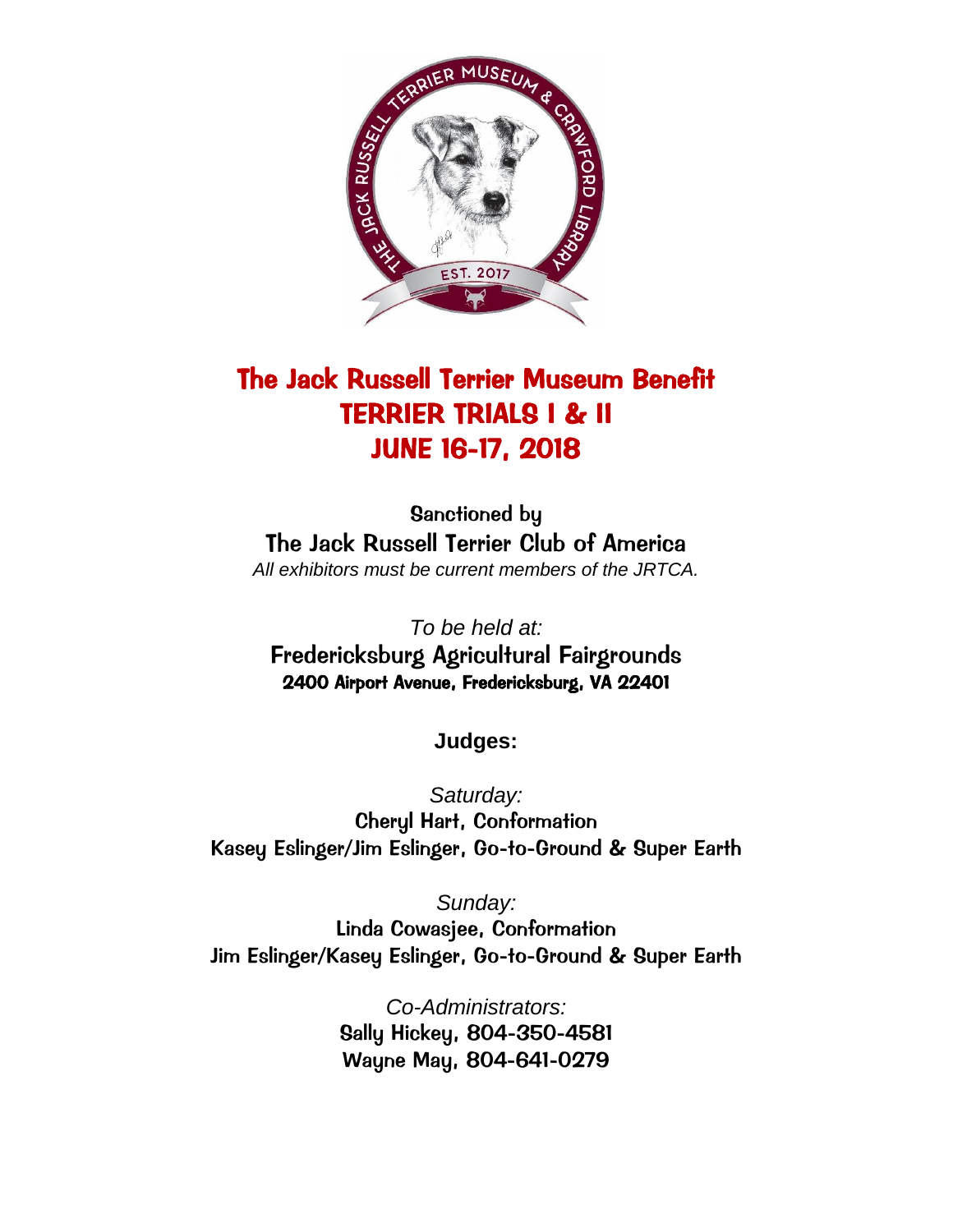# Agenda

#### **Saturday, June 16**

| 8:30 AM             | <b>Entry Booth Opens</b>                          |
|---------------------|---------------------------------------------------|
| 8:30 AM             | <b>Racing Division</b>                            |
| 11:00 AM - 12:00 PM | <b>Novice GTG Training</b>                        |
| $11:30 - 12:45$ PM  | Seminar (Ring I) & Lunch Break (following racing) |
| 1:00 PM $-$ 4:30 PM | <b>GTG &amp; SE Divisions</b>                     |
| 1:00 PM             | Conformation (Continued)                          |
| $1:00 - 4:30$ PM    | <b>Brush Hunt</b>                                 |
| $1:00 - 3:30$ PM    | <b>TNT Tunnel Adventure</b>                       |
| $1:00 - 4:30$ PM    | Lure Coursing                                     |
| 5:00 PM*            | Ribbons/Awards                                    |
| 6:00 PM*            | Raffle                                            |
|                     |                                                   |

#### **Sunday, June 17**

| 8:30 AM             | <b>Entry Booth Opens</b>       |
|---------------------|--------------------------------|
| 8:30 AM             | <b>Racing Division</b>         |
| $12:00 - 1:00$ PM   | Lunch Break (following racing) |
| 1:00 PM $-$ 4:30 PM | <b>GTG &amp; SE Divisions</b>  |
| 1:00 PM             | Conformation (Continued)       |
| $1:00 - 4:30$ PM    | <b>Brush Hunt</b>              |
| $1:00 - 3:30$ PM    | <b>TNT Tunnel Adventure</b>    |
| $1:00 - 4:30$ PM    | Lure Coursing                  |
| 5:00 PM*            | Ribbons/Awards                 |
|                     |                                |

\*Times approximate - listen for announcements during the trial!

### SEMINAR!

During the lunch break on Saturday, between 12 & 1 PM, there will be a seminar in Ring 1 (bring your chairs). The topic will be "Where We Started & Where We are Today." This will entail a general overview of the JRTCA through the years, and the importance of the development of the JRT Museum & Crawford Library.

#### **Directions to Fredericksburg Agriculture Fairgrounds**

2400 Airport • Avenue • Fredericksburg, VA 22401

**Directions from I-95 S** – Take exit 126A to Jefferson Davis (Route 1), turn right on Mine Rd, turn left on Lansdowne Rd, turn left on to Airport Ave., and left on Old Field St. at fairgrounds.

**Directions from I-95 N** – Exit 130A to Plank Rd. (Route 3) to William St. to Blue & Gray Pkwy. Turn right on Dixon St. Turn right on Old Field St. at fairgrounds.

Due to **heavy traffic conditions** in this area, please allow additional time to arrive at trial site.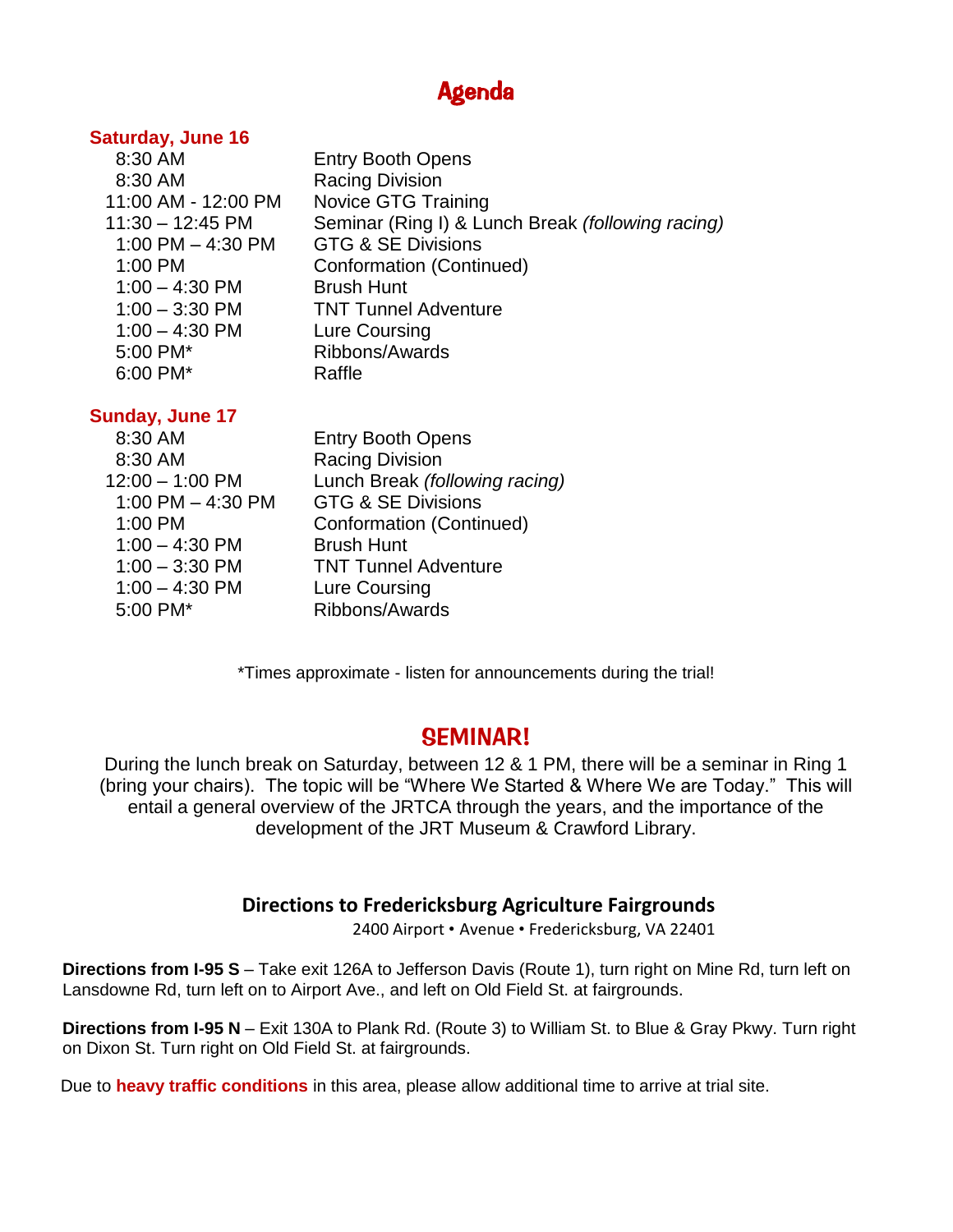## **Places to Stay** - **Make Reservations Early!!**

#### **BEST WESTERN**

2205 Plank Road • Fredericksburg, VA 22401• 540-371-5050 Pet Friendly: NO PET FEE! (Rooms blocked under JRT Museum Trial)

#### **QUALITY INN**

2310 Plank Rd. • Fredericksburg, VA 22401 • 540-371-0330 Pet Friendly

#### **CLARION INN**

564 Warrenton Rd Fredericksburg, VA 22406-1026 (Formerly Holiday Inn Fredericksburg North) 855-849-1513

#### **RV CAMPING**

Camping: \$35.00 per night – Friday through Sunday night only. There are 24 sites with full hook ups; electric, water & sewer and 5 sites with electric only! Tents allowed at \$15.00 per day.

#### RAFFLE

Look for a great raffle and please bring a donation! Raffle will be held on Saturday, at the end of the day's events. All donations are appreciated, and we extend a sincere thanks to all who make this so much fun for all! **PLEASE BRING A RAFFLE PRIZE**! (2 free tickets for each prize)

#### SPONSORSHIPS

Please sponsor a class…. The sponsorship form can be found at the end of this packet. Sponsorships will greatly help to support this trial to benefit the Museum. Your sponsorship donation is tax deductible! Thank You!

## LASAGNA DINNER - FRIDAY NIGHT

*(Catered by Patty Kupczyk)* **Lasagna, Salad, Garlic Bread, complimentary wine** *(BYOB)* Sponsored by Greyson Perkins in memory of his dog Hasher

> **\$15 per person (children under 8 free)** *Advanced Reservations only!!*

A fun silent auction will be held to benefit the Museum: You can help… bring a bottle of spirits (wine, beer, gin, anything!) WRAPPED…. So that only the top of the bottle shows! The bottles will be placed on a table with a bidding sheet… the winner gets what's in the bag, and the donation goes to the Museum!

JOIN THE FUN!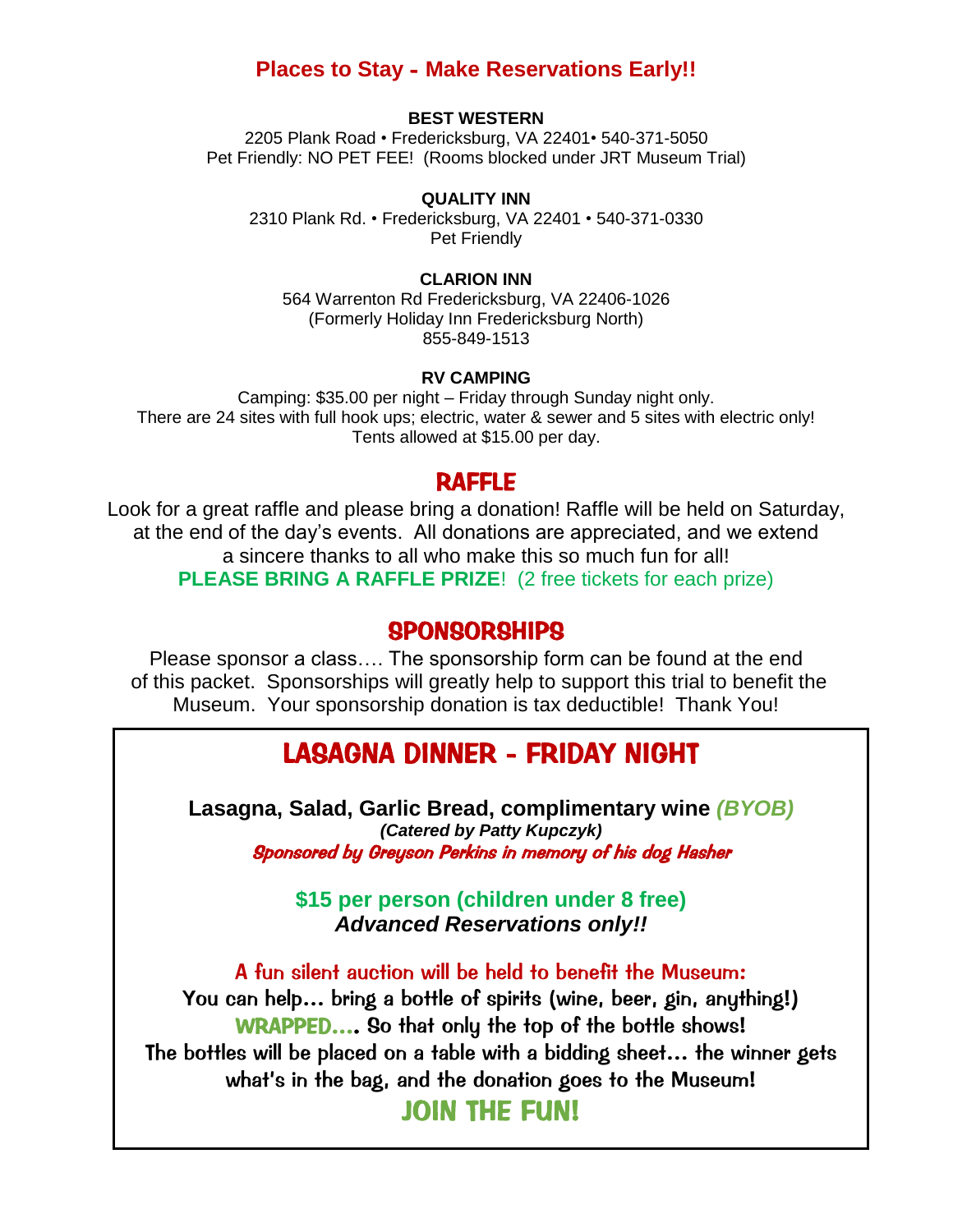#### **DIVISION A. RACING - No Post Entries!**

# **Section I. Flat Races**

- Dog or Bitch Pups, 6 up to 9 months, up to  $12\frac{1}{2}$ "
- Class 2: Dog or Bitch Pups, 6 up to 9 months, over 12½ up to 15"
- Class 3: Dog or Bitch Pups, 9 up to 12 months, up to 12½"
- Class 4: Dog or Bitch Pups, 9 up to 12 months, over 12½ up to 15"
- Class 5: Senior Dogs, 9 years and over, 10 up to 12½"
- Class 6: Senior Dogs, 9 years and over, over 12½ up to 15"
- Class 7: Senior Bitches, 9 years and over, 10 up to 12½"
- Class 8: Senior Bitches, 9 years and over, over 12½ up to 15"
- Class 9: Dogs, 1 year and over, 10 up to 12½"
- Class 10: Dogs, 1 year and over, over 12½ up to 15"
- Class 11: Bitches, 1 year and over, 10 up to 12½"
- Class 12: Bitches, 1 year and over, over 12½ up to 15"
- Class 13: Veteran Dogs, 6 years and over, 10 up to 12½"
- Class 14: Veteran Dogs, 6 years and over, 12½"up to 15"
- Class 15: Veteran Bitches, 6 years and over, 10 up to 12½"
- Class 16: Veteran Bitches, 6 years and over, over 12½ up to 15"

#### **Section 2. Steeplechase Races**

*(Over low hurdles - up to 8")*

- Class 17: Dog or Bitch Pups, 6 up to 9 months, up to 12½"
- Class 18: Dog or Bitch Pups, 6 up to 9 months, over 12½ up to 15"
- Class 19: Dog or Bitch Pups, 9 up to 12 months, up to 12½"
- Class 20: Dog or Bitch Pups, 9 up to 12 months, over 12½ up to 15"
- Class 21: Senior Dogs, 9 years and over, 10 up to 12½"
- Class 22: Senior Dogs, 9 years and over, over 12½ up to 15"
- Class 23: Senior Bitches, 9 years and over, 10 up to 12½"
- Class 24: Senior Bitches, 9 years and over, over 12½ up to 15"
- Class 25: **10-12½" Puppy Championship**. Open to 1st place winners of classes 1, 3, 17 & 19. No entry fee.
- Class 26: **Over 12½-15**" **Puppy Championship**. Open to 1st place winners of classes 2, 4, 18 & 20. No entry fee.
- Class 27: **10-12½" Senior Championship**. Open to 1st place winners of classes 5, 7, 21 & 23. No entry fee.
- Class 28: **Over 12½-15**" **Senior Championship**. Open to 1st place winners of classes 6, 8, 22 & 24. No entry fee.
- *(Over higher hurdles - over 8")*
- Class 29: Dogs, 1 year and over, 10 up to 12½"
- Class 30: Dogs, 1 year and over, over 12½ up to15"
- Class 31: Bitches, 1 year and over, 10 up to 12½"
- Class 32: Bitches, 1 year and over, over 12½ up to 15"
- Class 33: Veteran Dogs, 6 years and over, 10 up to 12½"
- Class 34: Veteran Dogs, 6 years and over, over 12½ up to 15"
- Class 35: Veteran Bitches, 6 years and over, 10 up to 12½"
- Class 36: Veteran Bitches, 6 years and over, over 12½ up to 15"
- Class 37: **10-12½"Adult Championship**. Open to 1st place winners of classes 9, 11, 29 & 31. No entry fee.
- Class 38: **Over 12½-15" Adult Championship**. Open to 1st place winners of classes 10, 12, 30 & 32. No entry fee.
- Class 39: **10-12½"Veteran Championship**. Open to 1st place winners of classes 13, 15, 33 & 35. No entry fee.
- Class 40: **Over 12½-15" Veteran Championship**. Open to 1st place winners of classes 14, 16, 34 & 36. No entry fee.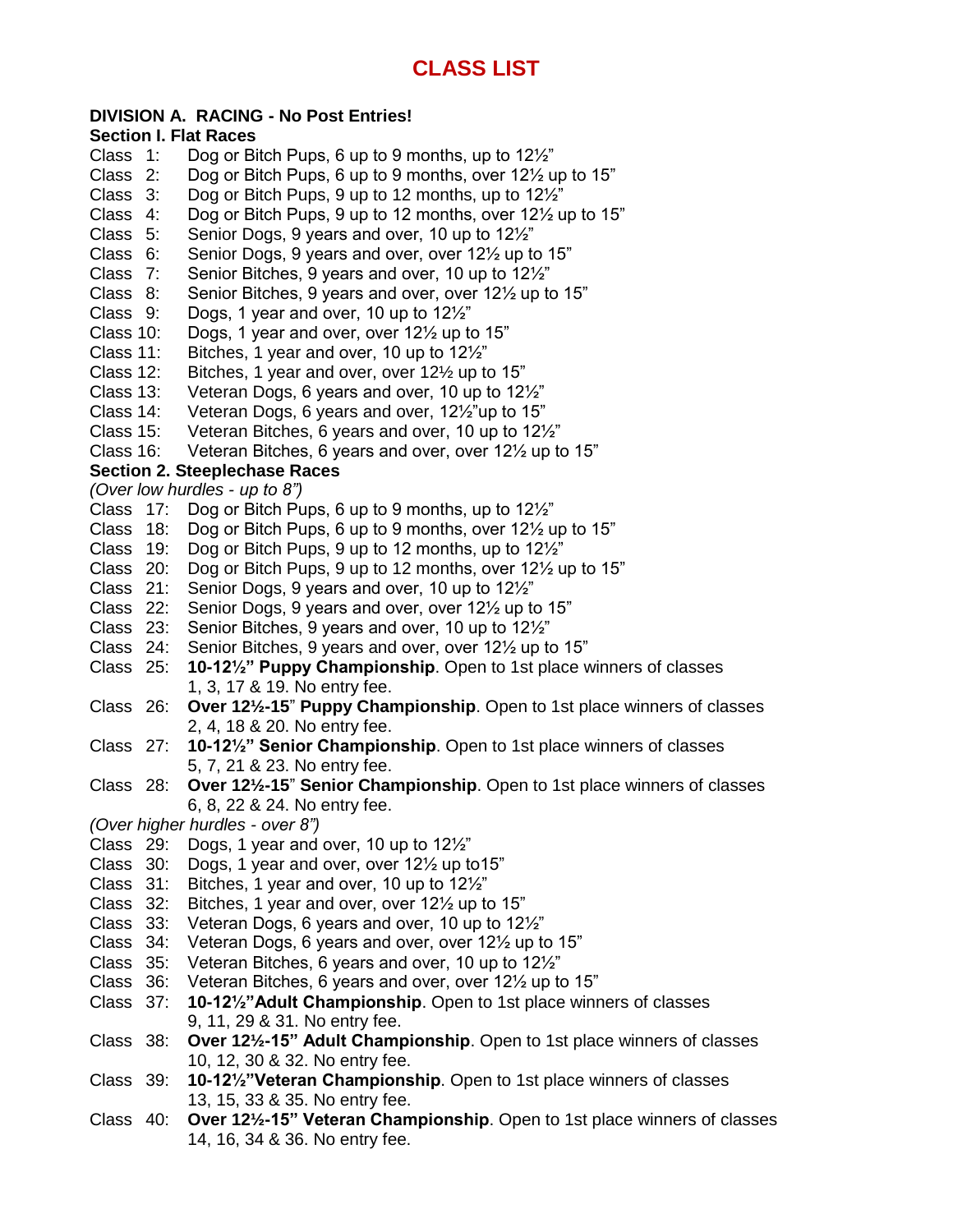**DIVISION B — CONFORMATION** *(Note: Child/Youth handler classes to be held before class 1)* **Section I. 6-12 Month Pups**

- Class 41: Dog pups, 6 up to 9 months
- Class 42: Dog pups, 9 up to 12 months
- Class 43: **BEST PUPPY DOG & RESERVE**. Open to 1st and 2nd place winners of classes 41 and 42; no entry fee.
- Class 44: Bitch pups, 6 up to 9 months
- Class 45: Bitch pups, 9 up to 12 months
- Class 46: **BEST PUPPY BITCH & RESERVE**. Open to 1st & 2nd place winners of classes 44 & 45; no entry fee.
- Class 47: **PUPPY CONFORMATION CHAMPION & RESERVE**. Open to Best Puppy Dog & Reserve and Best Puppy Bitch & Reserve; no entry fee.

#### **Section II. 4-6 Mo. Pups**

- Class 48: Pups, 3 up to 4 months (non-sanctioned)
- Class 49: Dog pups, 4 up to 6 months
- Class 50: Bitch pups, 4 up to 6 months
- Class 51: **BEST 4-6 MONTH PUPPY & RESERVE**. Open to Best & Reserve of classes 49 & 50.

#### **Section III. Family**

- Class 52: Stud Dog & Get. Open to sire with at least 2, but not more than 3, offspring at side. Judged on Breed Standard and consistency of type.
- Class 53: Brood Bitch & Produce. Open to dam with at least 2, but not more than 3, offspring at side. Judged on Breed Standard and consistency of type.
- Class 54: **Best Family**. Open to first & second place winners of classes 52 & 53.

**Section IV. Miscellaneous**. Open to any adult JRT including those spayed and neutered. Judged on breed standard unless otherwise noted.

- Class 55: Veteran Dog. Open to any Jack Russell Terrier dog six years or older. Judged on Breed Standard and condition of dog.
- Class 56: Veteran Bitch. Open to any Jack Russell Terrier bitch six years or older. Judged on Breed Standard and condition of dog.
- Class 57: **BEST VETERAN**. Open to 1<sup>st</sup> & 2<sup>nd</sup> place winners of classes 55 & 56
- Class 58: Spayed/Neutered Adult. Open to any spayed/neutered adult.

**Suitability — Judge's Choice**. *The dog the judge would choose to take hunting to each of the quarry listed below.*

- Class 59: Suitability to Red Fox
- Class 60: Suitability to Groundhog
- Class 61: Suitability to Raccoon/Badger.

Class 62: **BEST SUITABILITY & RESERVE**. Judges choice for the most suitable all-around working terrier. Open to 1st & 2nd place winners of Classes 59, 60 & 61 *(non-sanctioned)*

**Section V. JRTCA Working Terriers**. Open to any JRTCA registered terrier owned by a JRTCA member which holds a JRTCA NHC. Terriers entering this section may not cross enter in Open; no cross-entering is permitted within the Working section.

- Class 63: Bred by Exhibitor Working Terrier Dog, 1 year & over
- Class 64: Working Terrier Dog, 1 year & over, 10 up to 12½"
- Class 65: Working Terrier Dog, 1 year & over, over 12½" up to 15"
- Class 66: Bronze Medallion Dog. Open to any dog which has earned the JRTCA Bronze Medallion for Special Merit in the Field.
- Class 67: Veteran Working Terrier Dog, 6 years and over.
- Class 68: **BEST JRTCA WORKING TERRIER DOG & RESERVE.** Open to first & second place winners of classes 63 through 67; no entry fee.
- Class 69: Bred by Exhibitor Working Terrier Bitch, 1 year & over
- Class 70: Working Terrier Bitch, 1 year & over, 10 up to 12½"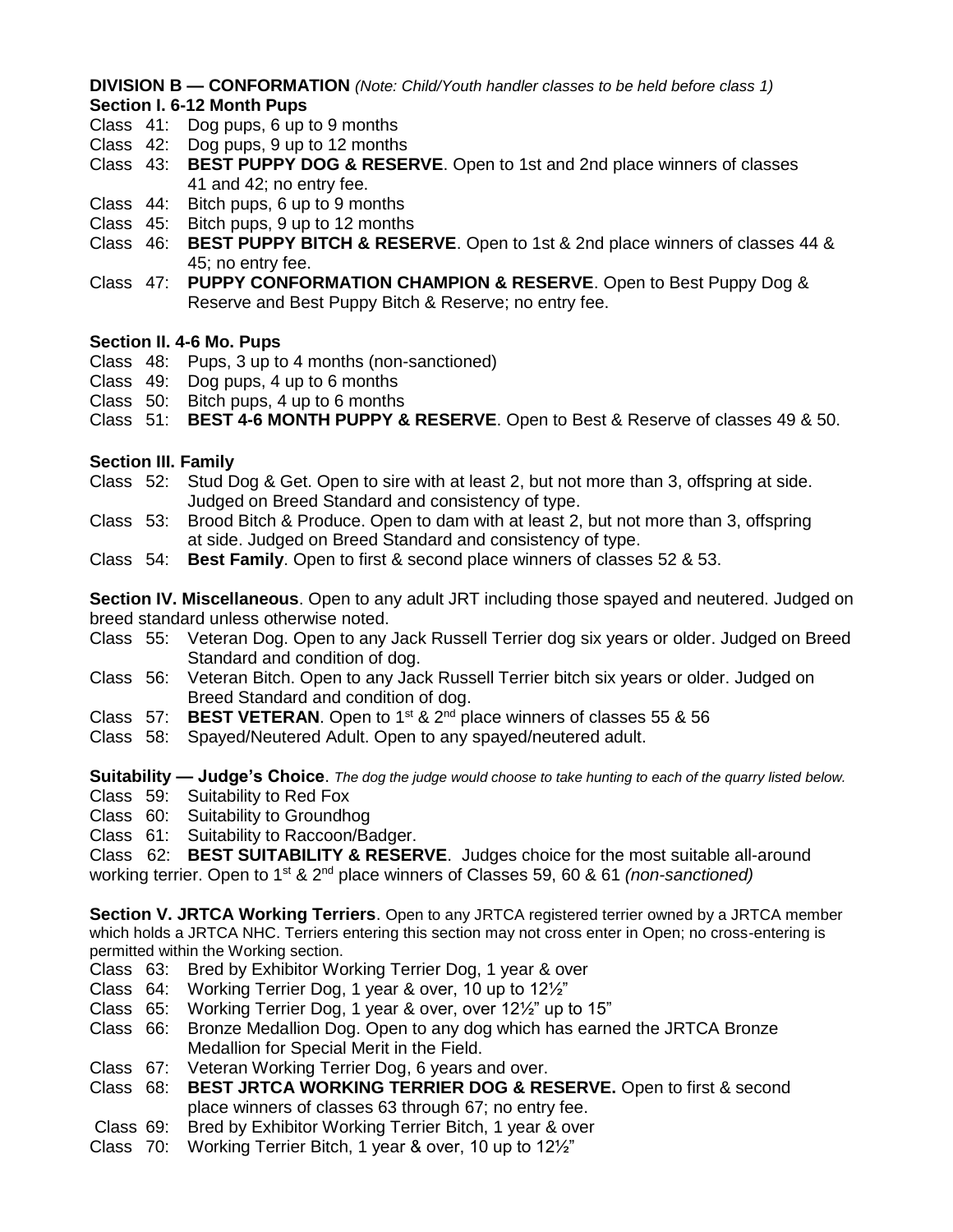- Class 71: Working Terrier Bitch, 1 year & over, over 12½" up to 15"
- Class 72: Bronze Medallion Bitch. Open to any bitch which has earned the JRTCA Bronze Medallion for Special Merit in the Field.
- Class 73: Veteran Working Terrier Bitch, 6 years and over.
- Class 74: **BEST JRTCA WORKING TERRIER BITCH & RESERVE.** Open to first & second place winners of classes 69 through 73; no entry fee.
- Class 75: **JRTCA WORKING TERRIER CONFORMATION CHAMPION & RESERVE**. Open to first & second place winners of classes 68 & 74.

**Section VI. Open Adult.** No cross-entering is permitted within the Open Section. Cross-entering is not permitted between the Open Section and the Working Section.

- Class 76: Bred by Exhibitor Dog. Open to any adult JR owned and bred by the exhibitor; must be handled by the breeder under whose kennel prefix the terrier is registered or a member of the breeder's immediate family.
- Class 77: Dogs, 1 year & over, 10 up to 12½", smooth
- Class 78: Dogs, 1 year & over, 10 up to 12½", rough/broken
- Class  $79:$  Dogs, 1 year & over, over  $12\frac{1}{2}$ " up to 15", smooth
- Class 80: Dogs, 1 year & over, over 12½" up to 15", rough/broken
- Class 81: **BEST OPEN DOG & RESERVE.** Open to first & second place winners of classes 76 through 80.
- Class 82: Bred by Exhibitor Bitch. Open to any adult JR owned and bred by the exhibitor; must be handled by the breeder under whose kennel prefix the terrier is registered or a member of the breeder's immediate family.
- Class 83: Bitches, 1 year & over, 10 up to 12½", smooth
- Class 84: Bitches, 1 year & over, 10 up to 12½", rough/broken
- Class 85: Bitches, 1 year & over, over 12½" up to 15", smooth
- Class 86: Bitches, 1 year & over, over 12½ up to 15", rough/broken
- Class 87: **BEST OPEN BITCH & RESERVE**. Open to first & second place winners of classes 82 through 86.
- Class 88: **BEST OPEN TERRIER & RESERVE**. Open to first & second place winners of classes 81 and 87.

#### **DIVISION C—GO-TO-GROUND**

- Class 89: **Pre-Novice Puppy**. Open to pups 4 up to 6 mos. Entry in this class does not affect pup's eligibility to enter Novice class after 6 mos. of age. (One min. to reach quarry; mark for 15 seconds without a break in work and without leaving quarry; may leave earth and re-enter until quarry is reached.)
- Class 90: **Novice Puppy**. Open to JRTs 6 up to 12 months which have not scored 100% in this class at a previous JRTCA trial. Entries earning a score of 100% at this trial may, upon payment of the entry fee, enter the Open Puppy class at this trial. (One minute to reach quarry; may leave earth and re-enter several times until quarry is reached; must work quarry for continuously for a full 30 seconds without a break in work and without leaving the quarry; may switch from one type of work to another.)
- Class 91: **Novice Adult**. Open to JRTs one year or older which have not scored 100% in this class at a previous JRTCA trial. Entries earning a score of 100% at this trial may, upon payment of entry fee, enter the Open Adult class at this trial. (One minute to reach quarry; may leave earth and re-enter several times until quarry is reached; must work quarry continuously for a full 30 seconds without a break in work and without leaving the quarry; may switch from one type of work to another.)
- Class 92: **Open Puppy**. Open to Jack Russells 6 up to 12 months which have scored 100% in a Novice Go-To-Ground class at this or a previous JRTCA trial. Not open to any pup which has previously achieved 100% in this class. Puppies earning a score of 100% at this trial may, upon payment of entry fee, enter the Puppy Championship class at this trial. (30 seconds to reach quarry; may leave earth once and re-enter before quarry is reached; must work quarry continuously for one full minute without a break in work and without leaving quarry; may switch from one type of work to another.)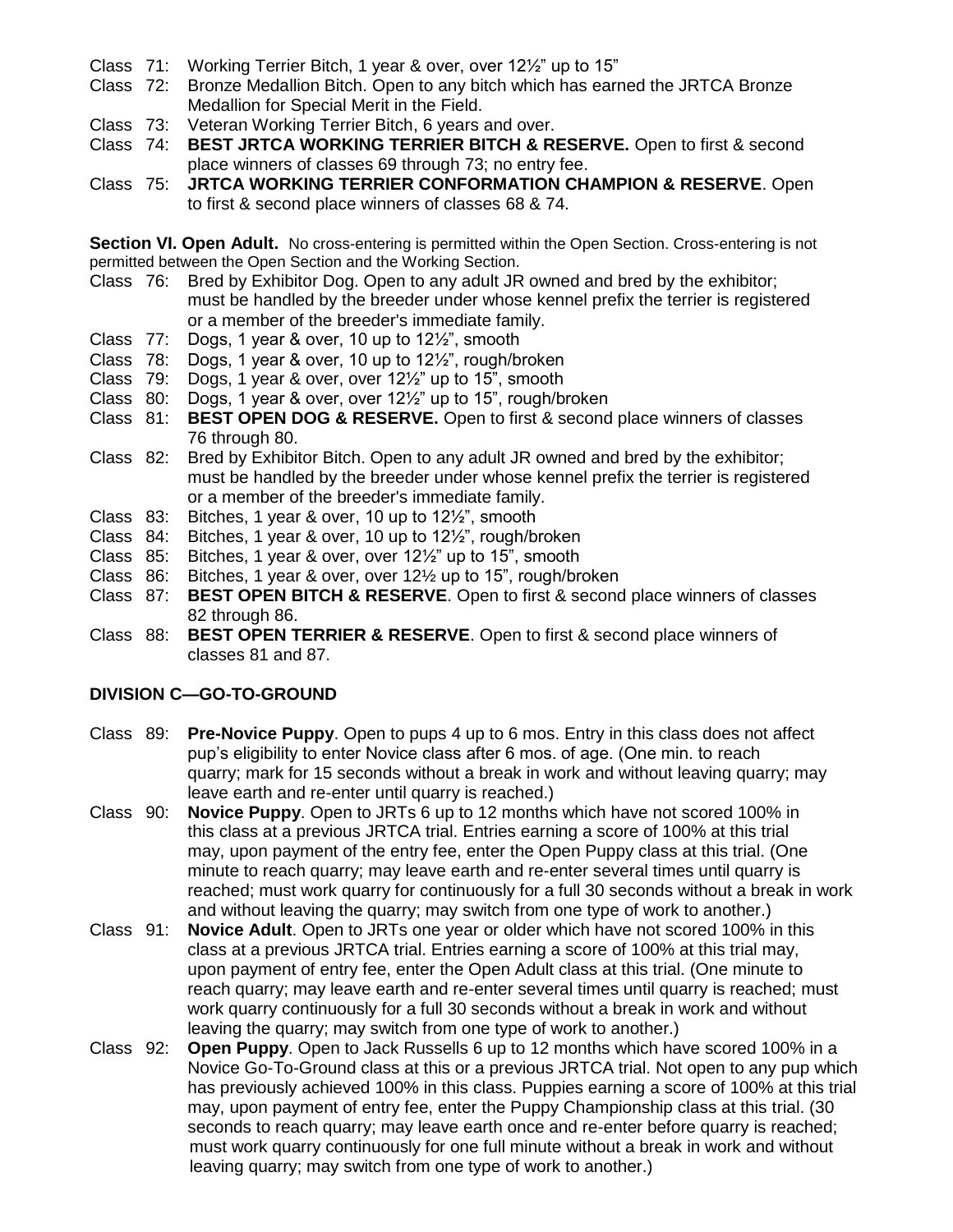- Class 93: **Open Adult**. Open to adult JRTs which have scored 100% in a Novice Go-To-Ground class at this or a previous JRTCA trial. (30 seconds to reach quarry; may leave earth once and re-enter before quarry is reached; work quarry continuously for one full minute without a break in work and without leaving quarry; may switch from one type of work to another.)
- Class 94. **Puppy Championship**. Open to JRTs 6 up to 12 mos which have earned 100% in an Open Go-To-Ground class at this or a previous JRTCA trial. Copy of a 100% open score sheet must be submitted with pre-entry or be shown to Steward at time of class. First and second place winners to be Puppy GTG Champion and Reserve. (30 seconds to reach quarry; may leave earth once and re-enter before quarry is reached; work quarry for one full minute without leaving quarry and without a break in work.)
- Class 95: **10 up to 12½" Championship Certificate**. Open to any adult Jack Russell 10 up to 12½" who holds a JRTCA Trial Certificate. Copy of certificate must be submitted with pre-entry or shown to Den Steward at time of class. First and second place winners will be GTG Champion & Reserve. (30 seconds to reach quarry; may not leave earth; work quarry for one full minute without a break in work and without leaving quarry.)
- Class 96: **Over 12½ up to 15" Championship Certificate**. Open to any adult Jack Russell over 12½ up to 15" who holds a JRTCA Trial Certificate. Copy of certificate must be submitted with pre-entry or shown to Den Steward at time of class. First & second place winners will be GTG Champion & Reserve. (30 seconds to reach quarry; may not leave earth; work quarry for one full minute without a break in work and without leaving quarry.)
- Class 97: **10 up to 12½" Veteran Championship Certificate**. Open to any adult JR 6 years of age or older who holds a JRTCA Trial Certificate. CROSS ENTERING NOT PERMITTED BETWEEN CERTIFICATE CLASSES. (30 seconds to reach quarry; may not leave earth; work quarry for one full minute without leaving quarry and without a break in work.)
- Class 98: **Over 12½ up to 15" Veteran Championship Certificate**. Open to any adult JR 6 years of age or older who holds a JRTCA Trial Certificate. CROSS ENTERING NOT PERMITTED BETWEEN CERTIFICATE CLASSES. (30 seconds to reach quarry; may not leave earth; work quarry for one full minute without leaving quarry and without a break in work.)
- Class 99: **10 up to 12½" Senior Championship Certificate.** Open to any adult JR 9 years of age or older who holds a JRTCA Trial Certificate. CROSS ENTERING NOT PERMITTED BETWEEN CERTIFICATE CLASSES. (30 seconds to reach quarry; may not leave earth; work quarry for one full minute without leaving quarry and without a break in work.)
- Class 100**: Over 12½ up to 15" Senior Championship Certificate.** Open to any adult JR 9 years of age or older who holds a JRTCA Trial Certificate. CROSS ENTERING NOT PERMITTED BETWEEN CERTIFICATE CLASSES. (30 seconds to reach quarry; may not leave earth; work quarry for one full minute without leaving quarry and without a break in work.)

#### **DIVISION D — SUPER EARTH.**

Challenging GTG course; open to any JRT 6 mos or older. 30 seconds per 40 ft of tunnel to reach quarry; may leave earth and re-enter several times; work quarry for one minute without leaving quarry.

- Class 101: **Adult Open Super Earth.** Open to terriers one year and older.
- Class 102: **Veteran Open Super Earth.** Open to terriers six years and older.
- Class 103: **10 up to 12.5" Adult Certificate Super Earth.** Open to Jack Russell Terriers, one year and older, which hold a JRTCA Super Earth Trial Certificate. A copy of the certificate must be submitted with pre-entry or be shown to the Den Steward at the time of the class. First and Second Place winners will be Adult Super Earth Champion and Reserve.
- Class 104: **Over 12.5" up to 15" Adult Certificate Super Earth.** Open to Jack Russell Terriers, one year and older, which hold a JRTCA Super Earth Trial Certificate. A copy of the certificate must be submitted with pre-entry or be shown to the Den Steward at the time of the class. First and Second Place winners will be Adult Super Earth Champion and Reserve.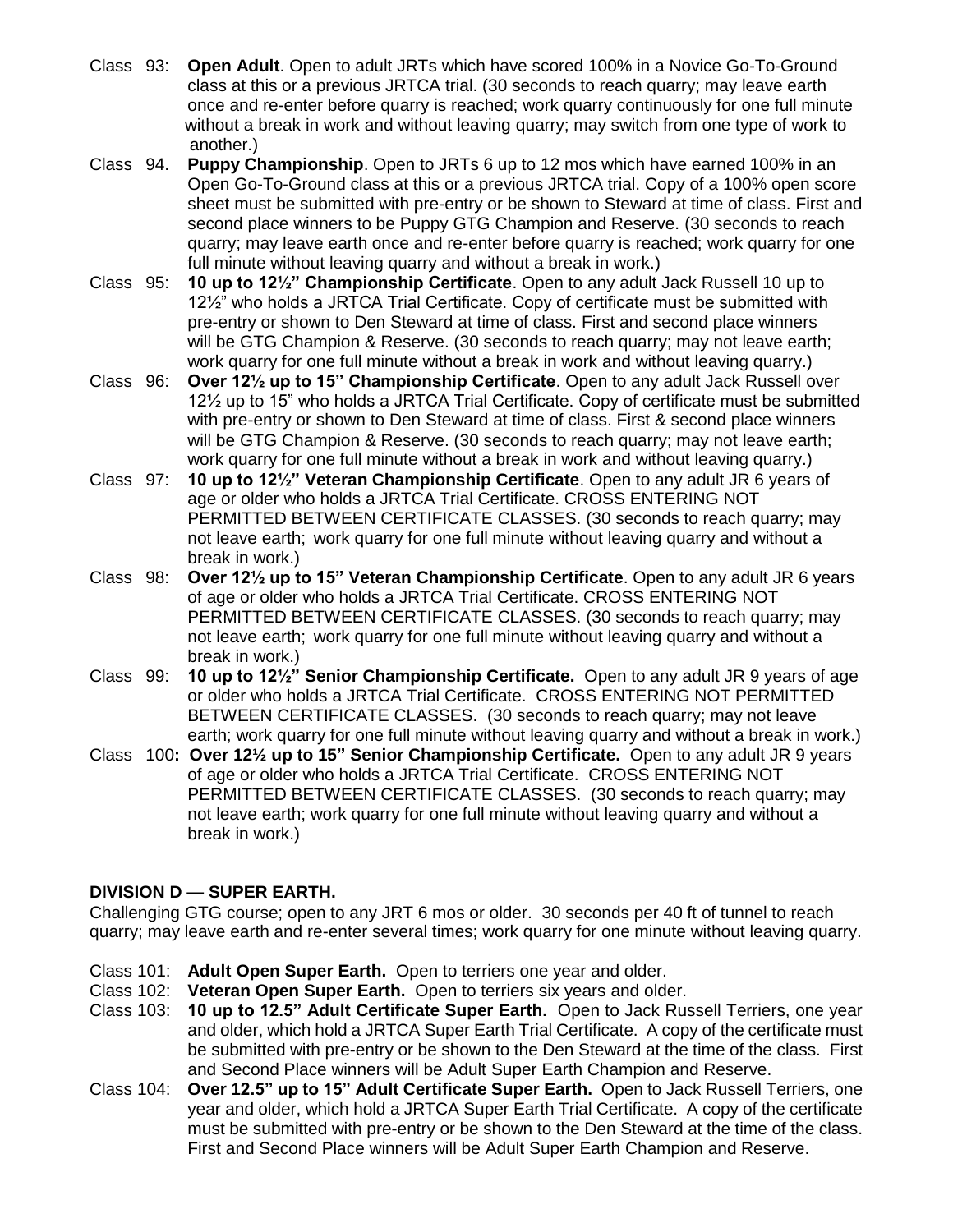- Class 105:**10 up to 12.5" Veteran Certificate Super Earth.** Open to Jack Russell Terriers, six years and older, which hold a JRTCA Super Earth Trial Certificate. A copy of the certificate must be submitted with pre-entry or be shown to the Den Steward at the time of the class. First and Second Place winners will be Veteran Super Earth Champion and Reserve.
- Class 106:**Over 12.5" up to 15" Veteran Certificate Super Earth.** Open to Jack Russell Terriers, six years and older, which hold a JRTCA Super Earth Trial Certificate. A copy of the certificate must be submitted with pre-entry or be shown to the Den Steward at the time of the class. First and Second Place winners will be Veteran Super Earth Champion and Reserve.
- Class 107: **10 up to 12.5" Senior Certificate Super Earth.** Open to Jack Russell Terriers, nine years and older, which hold a JRTCA Super Earth Trial Certificate. A copy of the certificate must be submitted with pre-entry or be shown to the Den Steward at the time of the class. First and Second Place winners will be Senior Super Earth Champion and Reserve.
- Class 108: **Over 12.5 up to 15" Senior Certificate Super Earth.** Open to Jack Russell Terriers, nine years and older, which hold a JRTCA Super Earth Trial Certificate. A copy of the certificate must be submitted with pre-entry or be shown to the Den Steward at the time of the class. First and Second Place winners will be Senior Super Earth Champion and Reserve.

#### **DIVISION D — YOUTH**

- Class 109: **Child Handler**. Open to any youth aged 5 through 9 handling a JRT, six months of age or older. Judged on child's knowledge of the JR and ability to present his/her dog. Quality of the dog NOT to be considered. (Just before class 41)
- Class 110: **Youth Handler**. Open to any youth aged 10–16 handling a JR. Judged on youth's knowledge of the JRT and ability to present his/her dog. Quality of dog NOT to be considered.
- Class 111: **Youth GTG**. Open to any youth aged 10-16, handling a Jack Russell Terrier. Judged on youth's ability to present his or her dog and knowledge of GTG. To be run through the 10-ft. novice liner; time not to be considered.

*(High Score Youth will be awarded to the Youth Handler with the most points in Classes 110 & 111)*

**Division E. BRUSH HUNT (Non-Sanctioned)** How fast can your terrier find a rat or other quarry in the brush? Your dog will be timed from release in a natural but fenced-in area where there will quarry protected by a cage yet hidden in the area. The judge will call time once the quarry is located and the dog starts working the quarry. Class ribbons awarded 1st – 6th. High Score award determined from the fastest times of the day from the combined classes below.

- Class 112: Puppies 6 up to 12 months.
- Class 113: Adults Over 1 year of age
- Class 114: Veterans 6-9 years of age
- Class 115: Seniors Over 9 years of age

**Division F. LURE COURSING (Non-Sanctioned)** Your dog will be timed from release in a fenced course to chase the lure. High Score & Reserve awarded for the fastest times of the day for each height division from the combined classes below.

- Class 116: Puppies  $-6$  up to 12 months, 10 up to 12.5"
- Class 117: Puppies 6 up to 12 months, over 12.5" up to 15"
- Class 118: Adults Over 1 year of age, 10 up to 12.5"
- Class 119: Adults Over 1 year of age, over 12.5" up to 15"
- Class 120: Veterans over 6 years of age, 10 up to 12.5"
- Class 121: Veterans over 6 years of age, over 12.5" up to 15"
- Class 122: Seniors over 9 years of age, 10 up to 12.5"
- Class 123: Seniors over 9 years of age, over 12.5" up to 15"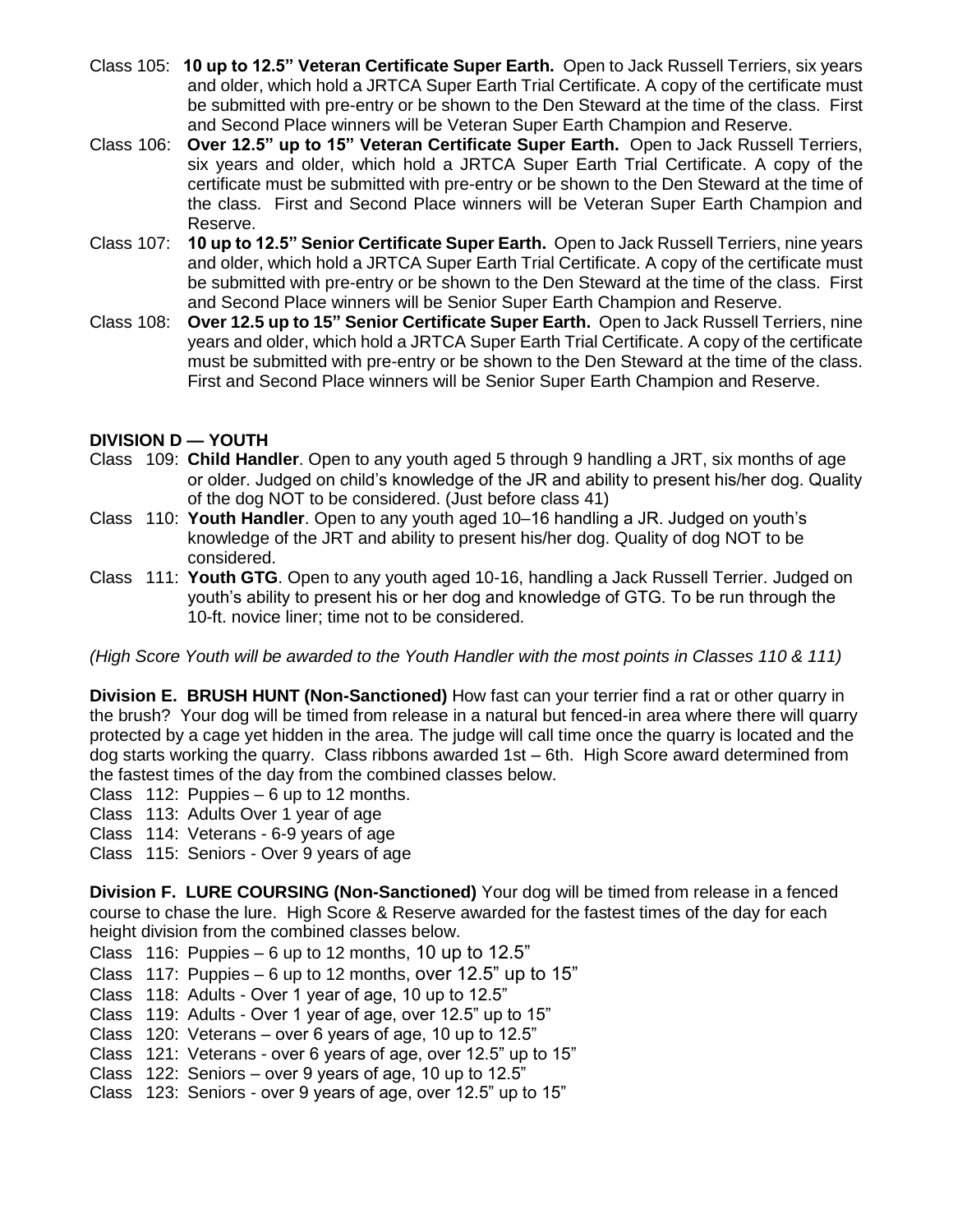**Division G. TNT Tunnel Adventure (Non-Sanctioned)** A timed event/competition with the terrier working its way through a tunnel maze that may have dead ends and obstacles to maneuver. The tunnel has a clear side so you can see the progress of your terrier as it makes its way to the caged quarry. The terrier runs the tunnel twice; the best time is the final time that counts towards placement. High Score & Reserve awarded for the fastest times of the day from the combined classes below.

- Class 124: Puppies 6 up to 12 months
- Class 125: Adults Over 1 year of age
- Class 126: Veterans over 6 years of age
- Class 127: Seniors over 9 years of age



**The Jack Russell Terrier Museum & Crawford Library** will document and display the history and heritage of the Jack Russell Terrier. It is currently being developed in Hunt Valley, Maryland, adjacent to the JRTCA home office, and is well underway.

The mission of the Museum is to preserve the unique Jack Russell Terrier, to prevent change to this amazing little white dog that so far has survived physical and mental changes brought about by kennel club type showing. It has remained the fiesty little white hunting terrier that was bred to bolt foxes more than 200 years ago.

With today's confusion brought about by the kennel club "variants" of our breed, this is more important than ever. Educating the general public, and all those interested in this terrier, is critical to its survival.

With the help of all true Jack Russell enthusiasts, we can build and maintain this wonderful tribute to our breed, and to Mrs. Ailsa Crawford, whose foresight in forming the JRTCA and its registry were instrumental in the terrier's preservation.

Please help us to carry on the Jack Russell's tradition and heritage by helping to build up the Museum & Library. Many donations are needed, from dollars to collectibles and displays. We especially need many old photos at this time…. Dogs and people from pre-1995 who were influential in developing the breeding lines that became our foundation in the JRTCA.

If you would like to help in any way, please stop in and see us at the trial, visit our web site, or call any board member listed or the office! It is a great project, and needs your support! The Museum is incorporated as a 501(c)(3), your donations are tax deductible!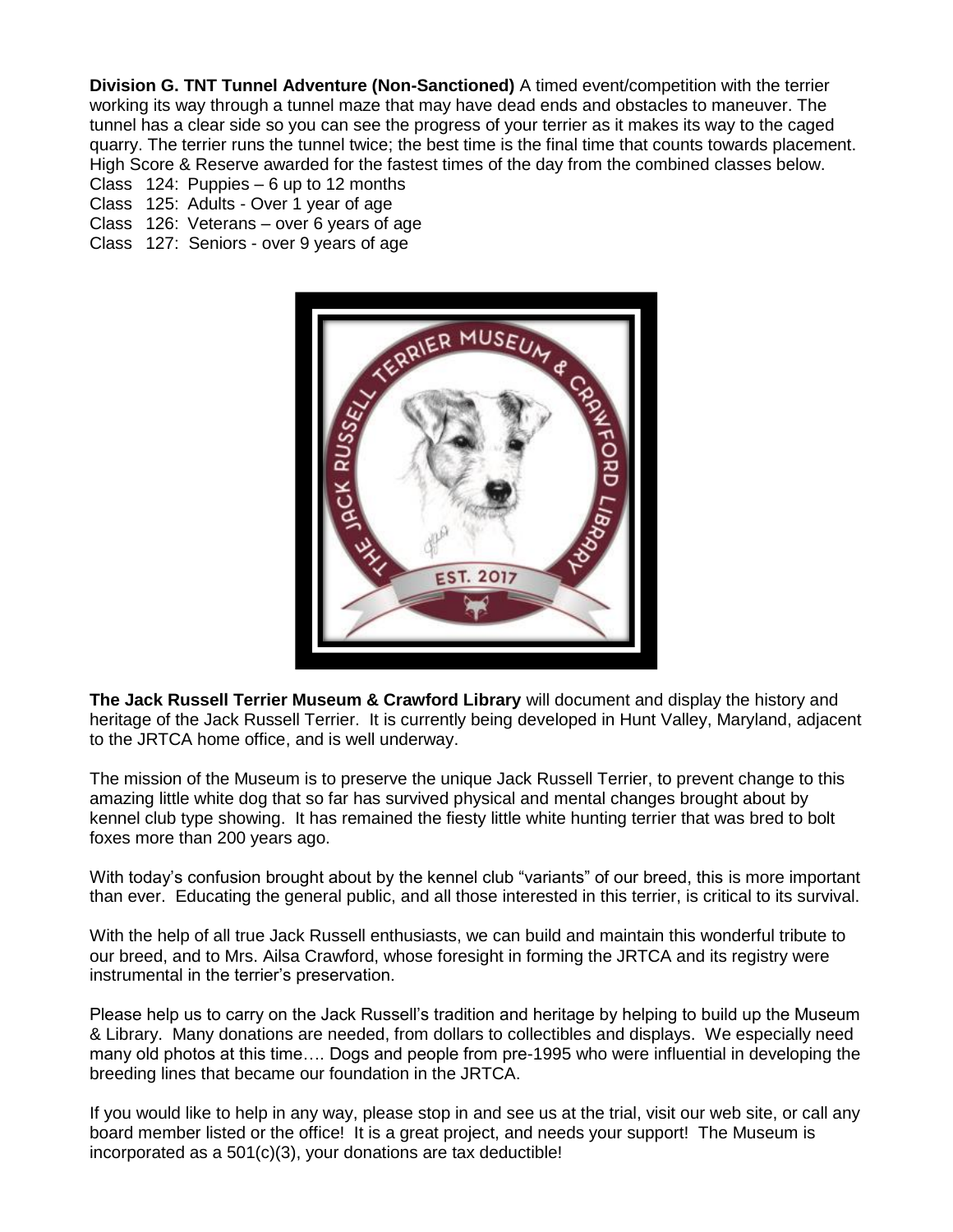## **General Rules for All Exhibitors**

1. All sanctioned classes are open to Jack Russell Terriers only.

2. Exhibitors and owners of terriers entered must be current JRTCA members, and must not be a member of a conflicting JRT organization or register their JRTs in any all-breed registry or conflicting JRT organization registry. If an exhibitor is found to be in violation of this policy, entry will be disqualified and no refunds given. If a violation is confirmed after the trial, placements will be voided from all JRTCA records. Exhibitors must submit a completed entry form including a signed waiver for every trial they enter.

3. Entries MUST be within the 10-15" JRTCA height standard for all sanctioned classes (with the exception of pups who have not yet met the 10" height standard); measuring devices will be available on the trial grounds.

4. Puppies (under 12 months of age) are not eligible for championship in any division but their own. Puppies are eligible to compete only if they have reached their four-month birthday (not 16 weeks). A puppy's age is the actual age the pup is on the day of the trial.

5. Bitches in season may not compete in any division. Pre-entry fees of bitches in season to be refunded with vet certificate from owner, or as otherwise agreed upon by the Trial Chairman.

6. Spayed or neutered terriers may compete in Miscellaneous Conformation. They may not compete in Puppy, Family\*, Open or Working Conformation. **\*Note**: For Family Classes, Brood Bitches and Stud Dogs entered may not be spayed/neutered. The offspring at their sides may be intact or spayed/neutered.

7. A terrier bred by a Sanctioned JRTCA Judge may not be shown under that Judge in the Conformation division.

8. Terriers owned or co-owned by the Trial Chairperson, or any member of their household may not be entered in any phase of the competition, with the exception of Child and Youth Handling.

9. Terriers owned by judges may not be entered in the division in which they are judging, but may enter the competition in any other division.

10. Terriers owned by stewards may be entered in any division provided that they find a substitute to perform their duties or have someone else show their terriers.

11. Requests for the measurement of a terrier entered in any class number may be made only by another exhibitor in the same class number or by the Judge EXCEPT in Racing. Requests for the measurement of a terrier in Racing may be made by the judge or by an exhibitor with a terrier entered in the same class number; OR, if classes are split by gender, may call for the measurement of a terrier of the opposite gender in the same age and heights category. (Example: The owner of an under adult dog enter in the Racing may call for the measurement of an under adult bitch as the potential exits for them to race each other in the Championship races)Exhibitors racing puppies may call for the measurement of a puppy in a different age category as long as it is in the same height category. The person making the request for measurement must name the terrier or terriers they wish to have measured, but requests for measurement of entire classes will not be honored. The measurement of the terrier will be considered the terrier's official height for the duration of the trial. Only JRTCA height cards issued after September 1999 will be honored.

12. Excessive use of squeaky or fur-like baiting devices by exhibitors is prohibited in the Conformation ring and may result in the exhibitor being excused from the class. "Excessive use" will be at the judge's discretion.

13. Exhibitors participating in the JRTCA Working Terrier classes or Certificate Go-to- Ground must submit the appropriate JRTCA certificates with pre-entries or at the time of post-entry. The Judge may require a copy of the certificate be presented to the ring/den steward at the time of judging. Registered terriers may submit a copy of NHC application signed by a JRTCA Working Judge within 30 days of the date it was issued.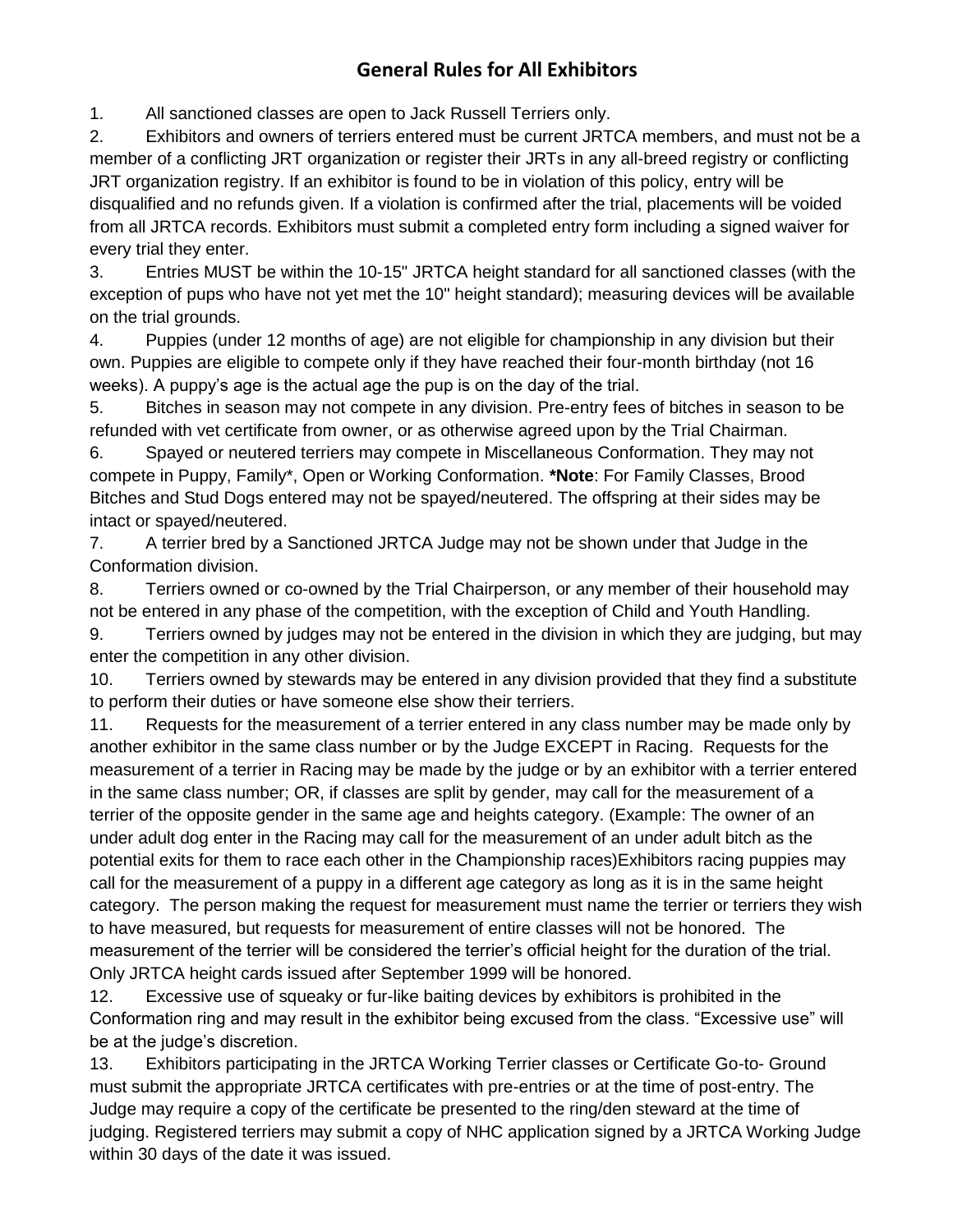14. Puppies under the age of three months are not permitted on the trial grounds. Any person violating this rule will be excused from all classes entered, and asked to leave the trial site.

15. All dogs must be leashed or crated except when competition requires off leash work. No liberty leashes allowed.

16. Overly aggressive dogs, or an owner's failure to control his/her dog, may result in disqualification at the discretion of the judges or the Trial Chairperson.

17. The abuse or severe disciplining of dogs on the trial grounds is prohibited. Anyone displaying such behavior will be asked to leave the trial site, and no entry fees will be refunded.

18. Dogs, other than JRTs, on the grounds may be excluded or permitted at the discretion of the Trial Chairperson.

19. Exhibitors are responsible to double-check the classes they have entered and be on time. No refunds will be given for missed classes.

20. The owner/handler of a terrier entering any class does so at his/her own risk and agrees to abide by the rules of the JRTCA and the trial. A copy of the JRTCA Rule Book can be obtained by contacting the JRTCA office (410-561-3655), or it can be downloaded from the JRTCA web site (www.terrier.com).

21. Unsportsmanlike conduct, or the use of foul and abusive language, will not be tolerated. Anyone demonstrating such conduct will be asked to leave the trial site and no entry fees will be refunded. In addition, such conduct will be subject to penalties, which may include the suspension of membership, restriction from entering the JRTCA National Trial, and/or fines. Trial Chairpersons have the right to refuse any entry at their sole and absolute discretion.

22. All dogs brought to JRTCA Sanctioned Trials must be current on vaccinations. No dogs of any age may be brought to a trial who have suspicion of contagious or infectious disease.

23. **THE JUDGES' DECISIONS CONCERNING PLACEMENTS ARE FINAL IN ALL DIVISIONS!**